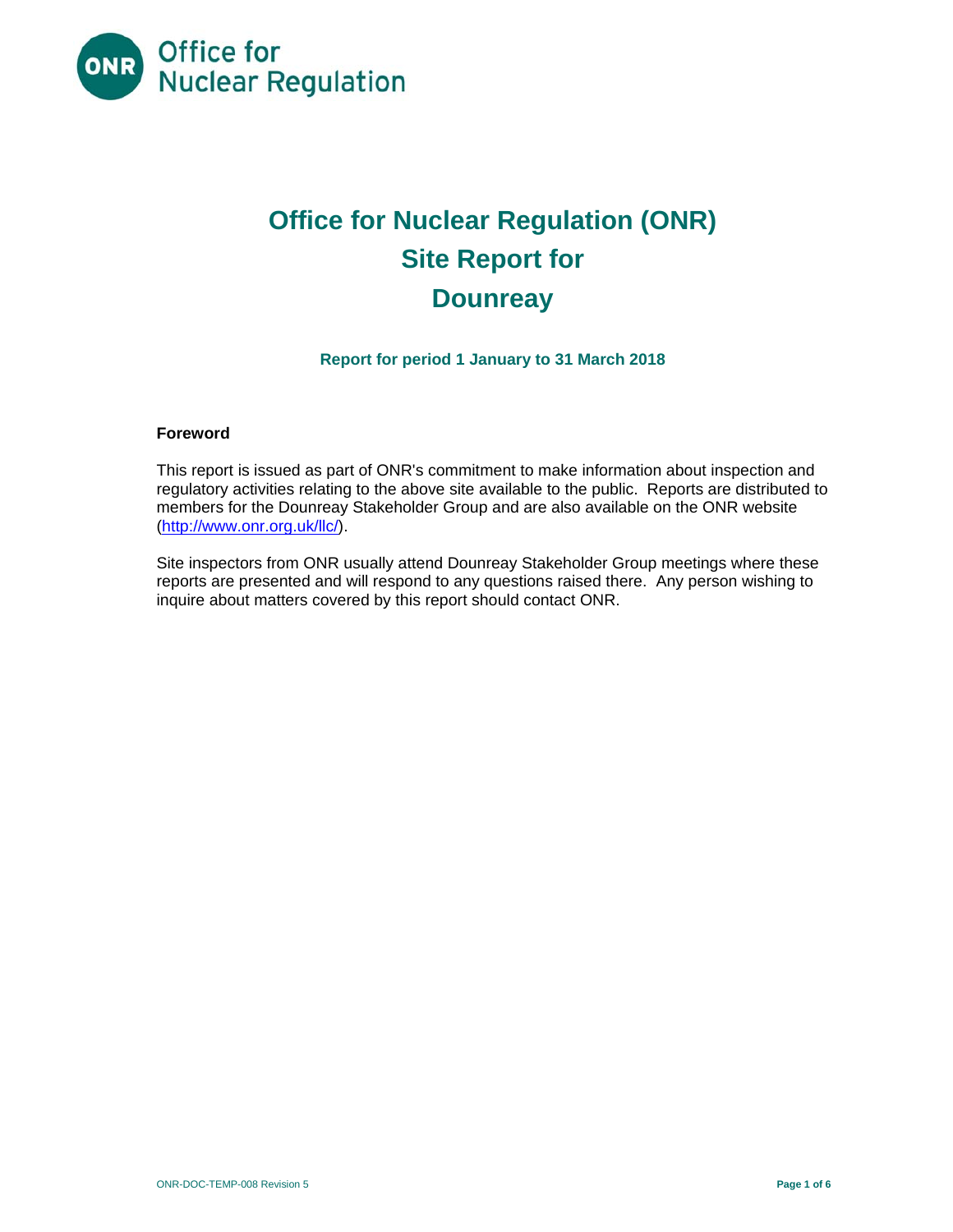# **TABLE OF CONTENTS**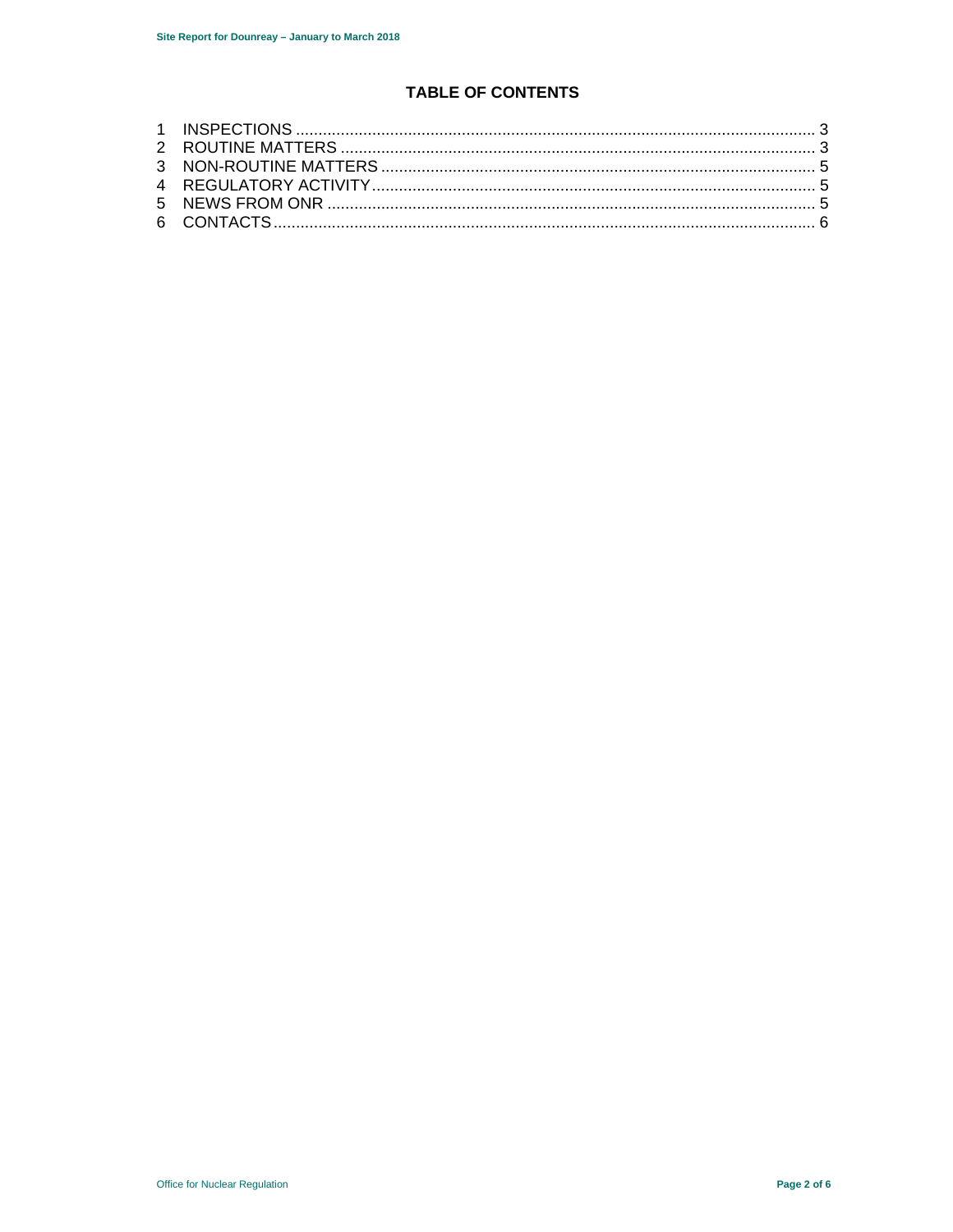#### **1 INSPECTIONS**

#### **1.1 Dates of inspection**

The ONR site inspector made inspections on the following dates during the report period 1 January to 31 March:

- $\blacksquare$  15 to 17 January;
- 29 to 31 January;
- 12 to 14 February;
- 26 to 28 February:
- 7 March:
- $\blacksquare$  19 to 21 March.

## **2 ROUTINE MATTERS**

### **2.1 Inspections**

Inspections are undertaken as part of the process for monitoring compliance with:

- The conditions attached by ONR to the nuclear site licence granted under the Nuclear Installations Act 1965 (NIA65) (as amended);
- The Energy Act 2013;
- The Health and Safety at Work Act 1974 (HSWA74); and
- Regulations made under HSWA74, for example the lonising Radiations Regulations 1999 (IRR99) and the Management of Health and Safety at Work Regulations 1999 (MHSWR99).

The inspections entail monitoring licensee's actions on the site in relation to incidents, operations, maintenance, projects, modifications, safety case changes and any other matters that may affect safety. The licensee is required to make and implement adequate arrangements under the conditions attached to the licence in order to ensure legal compliance. Inspections seek to judge both the adequacy of these arrangements and their implementation.

In this period, routine inspections of Dounreay covered the following:

- **Management of operations including control and supervision. The inspection** focused the governance arrangements in place to ensure the adequate control and supervision of operations and their effectiveness in identifying where management action may be required to address potential shortfalls in performance. There was clear evidence of corporate and senior management oversight of the control and supervision of operation in the areas inspected supported by a schedule of activities undertaken by the licensee's Independent Assessment team. There was also evidence of a number of improvements implemented as a direct result of these oversight activities. Overall, we considered that Dounreay Site Restoration Ltd (DSRL) had adequate arrangements in place for the control and supervision of operations in those areas inspected
- Receipt of nuclear material onto, and export of nuclear material from, the site. We inspected the licensee's arrangements for receiving nuclear matter onto site, and for accounting for nuclear matter in the breeder fuel removal project. Based on the evidence presented, we considered that the licensee has a robust process for receiving matter on site, tracking it while it is there, and ensuring that it is stored in an appropriate facility.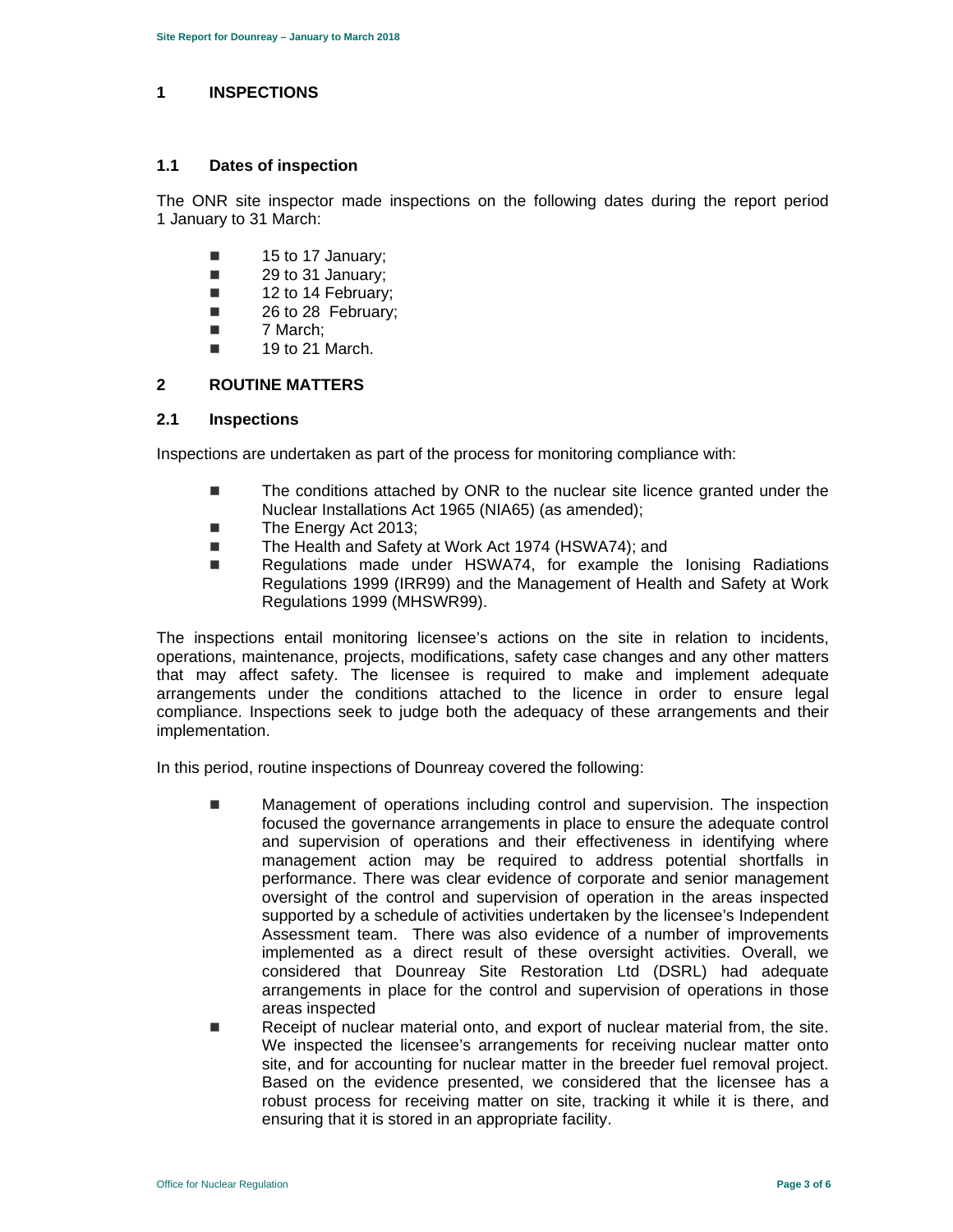Criticality controls. We carried out a systems-based inspection of criticality controls in the D1208 Liquor Store. From the evidence examined we considered that DSRL had adequately implemented the requirements of the facility safety case with respect to criticality safety systems. The Authority to Operate (ATO) holder and their staff demonstrated a good knowledge and understanding of the limits and conditions related to criticality safety as derived from the criticality safety case.

We undertook a number of inspections examining at the licensee's arrangements for decommissioning and radioactive waste management:

- We considered the implementation of the licensee's arrangements for developing and implementing its decommissioning programme. Additionally the DSRL High Activity Waste Strategy (HAWS) was reviewed, considering specifically its impact on decommissioning programme delivery. We considered that the licensee had adequate decommissioning arrangements and appropriate higher hazard plant prioritisation, with the current focus being on retrieval and treatment of Prototype Fast Reactor (PFR) reactor raffinates and enabling works for shaft and silo decommissioning. The HAWS was aligned with supporting delivery of the decommissioning programme.
- **We inspected the implementation of arrangements for waste minimisation** during transfer and pre-treatment of reactor fuel raffinates and their subsequent immobilisation and passivation within the cementation plant. A clear demonstration of knowledge and understanding of the requirement for and delivery of waste minimisation was exhibited by the respective ATO holders.
- We inspected the implementation of the licensee's recently revised (following an LC15 review) safety case for the wet silo, in particular as it relates to the containment of radioactive waste. Based on the evidence presented, we considered that the licensee had robust arrangements for the monitoring of the wet silo. The output from the monitoring regimes gave no reason to question the integrity of the wet silo at that time.

In general, ONR judged the arrangements made and implemented by the site in response to safety requirements to be adequate in the areas inspected. However, where improvements were considered necessary, the licensee made satisfactory commitments to address the issues, and the site inspector will monitor progress during future visits. Where necessary, ONR will take formal regulatory enforcement action to ensure that appropriate remedial measures are implemented to reasonably practicable timescales.

Throughout the period we have continued to inspect elements of the licensee's voluntary redundancy process. The licensee has now completed the majority of the necessary management of change submissions, and has put in place a transition board to manage the wider impact of the redundancy programme.

During March, the Superintending Inspector for Decommissioning, Fuel and Waste sites visited site to conduct the annual review of safety and security. The overall picture presented by the site in support of the annual review was one of a good performance with some areas identified for improvement; we largely concurred with this summary. Hazard and risk reduction continues at a steady pace as the focus remains on material consolidation. There is clear professionalism and commitment from the management team to setting high standards and to reinforcing these with all staff.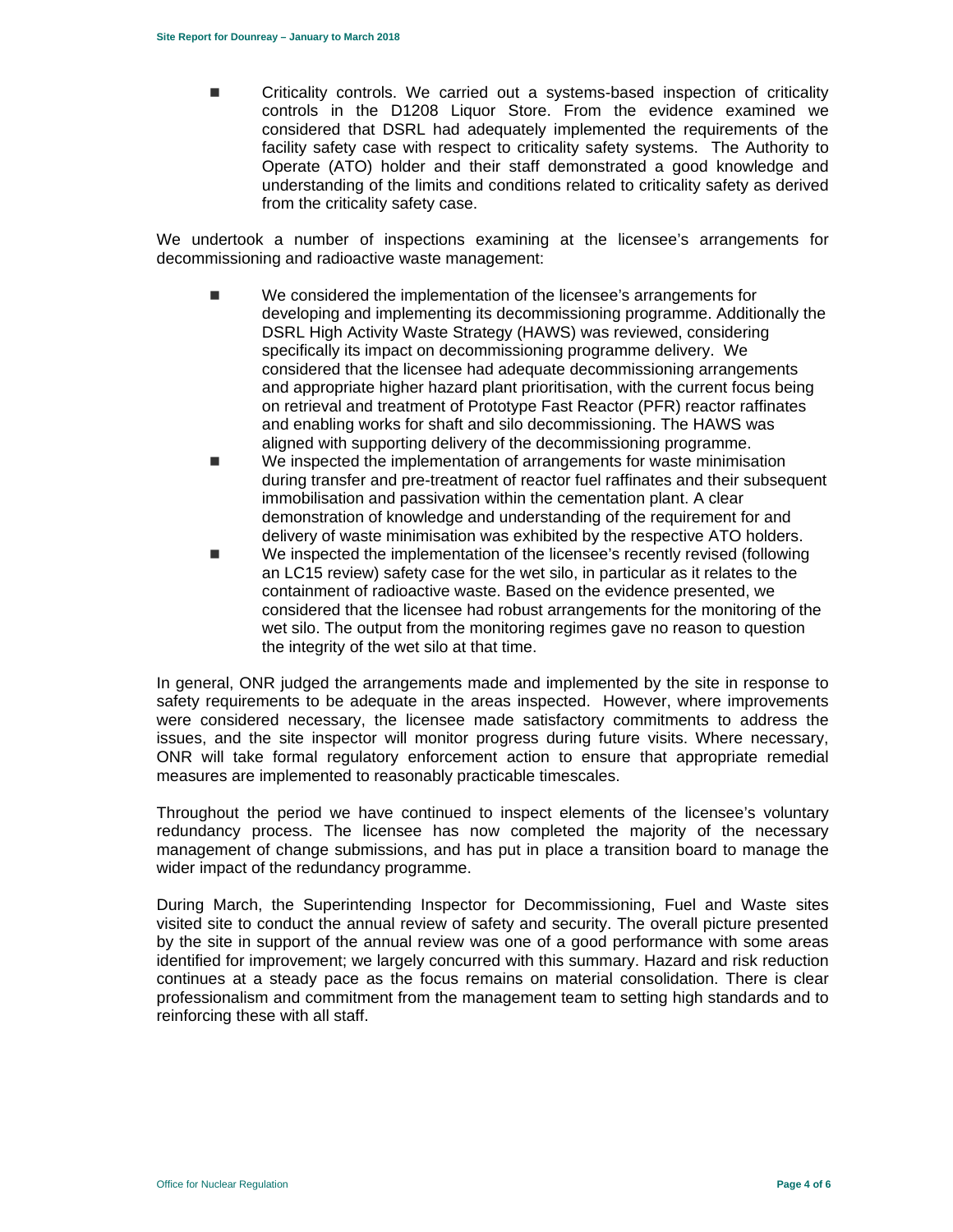### **3 NON-ROUTINE MATTERS**

Licensees are required to have arrangements to respond to non-routine matters and events. ONR inspectors judge the adequacy of the licensee's response, including actions taken to implement any necessary improvements.

One incident of particular note during the period was:

■ The licensee notified ONR of a personal contamination incident in its laboratory facility. The levels of contamination involved were low. We consider that the incident appears to have been well-managed, and the licensee's subsequent investigation was thorough.

### **4 REGULATORY ACTIVITY**

ONR may issue formal documents to ensure compliance with regulatory requirements. Under nuclear site licence conditions, ONR issues regulatory documents, which either permit an activity or require some form of action to be taken; these are usually collectively termed 'Licence Instruments' (LIs), but can take other forms. In addition, inspectors may take a range of enforcement actions, to include issuing an Enforcement Notice.

No enforcement notices or Lis were issued in the period. However an enforcement letter was issued in the period. Letter DNE 7043 was issued ONR as a result of issue relating to the identification and risk assessment of computer-based systems important to safety at DSRL.

## **5 NEWS FROM ONR**

In January 2018, ONR received the results of its first external stakeholder survey which was undertaken by YouGov on behalf of ONR. A broad range of stakeholders were invited to participate in an online survey, with 351 responses received. In addition to the online survey, a number of in depth interviews were also completed with stakeholders. While overall the results demonstrate ONR is seen as a high performing organisation with good levels of stakeholder confidence, there are areas where improvements can be made and we will be working with our divisions on those in the coming months. Further details about the survey results can be found in our March 2018 newsletter which is available on ONR's website.

In February 2018, ONR held its first webinar following the publication of the 'Guide to enabling regulation in practice.' Chief Nuclear Inspector, Mark Foy and Deputy Chief Inspector, Mike Finnerty, were on hand to answer questions about the guide which has been designed to illustrate working examples of enabling regulation in practice. This is a new channel of communication for ONR and we'll be holding further webinars on different topics over the coming months. If you would like to join future webinars then please get in touch with the ONR Communications team via contact@onr.gov.uk

In March 2018, ONR held the first of two meetings this year with representatives from across the NGO community. Held in Birmingham, the meeting was attended by 15 NGO representatives from 11 different organisations. Topics discussed included: Domestic Safeguards pending the withdrawal of the UK from Euratom; Emergency Planning Arrangements; and the ONR Stakeholder Survey results. The next meeting is scheduled to take place in October 2018. We are keen to increase the number of people engaging with ONR on nuclear safety and security issues and would like to invite members of SSGs, and LCCs to join our engagement programme. For more details please get in touch via contact@onr.gov.uk